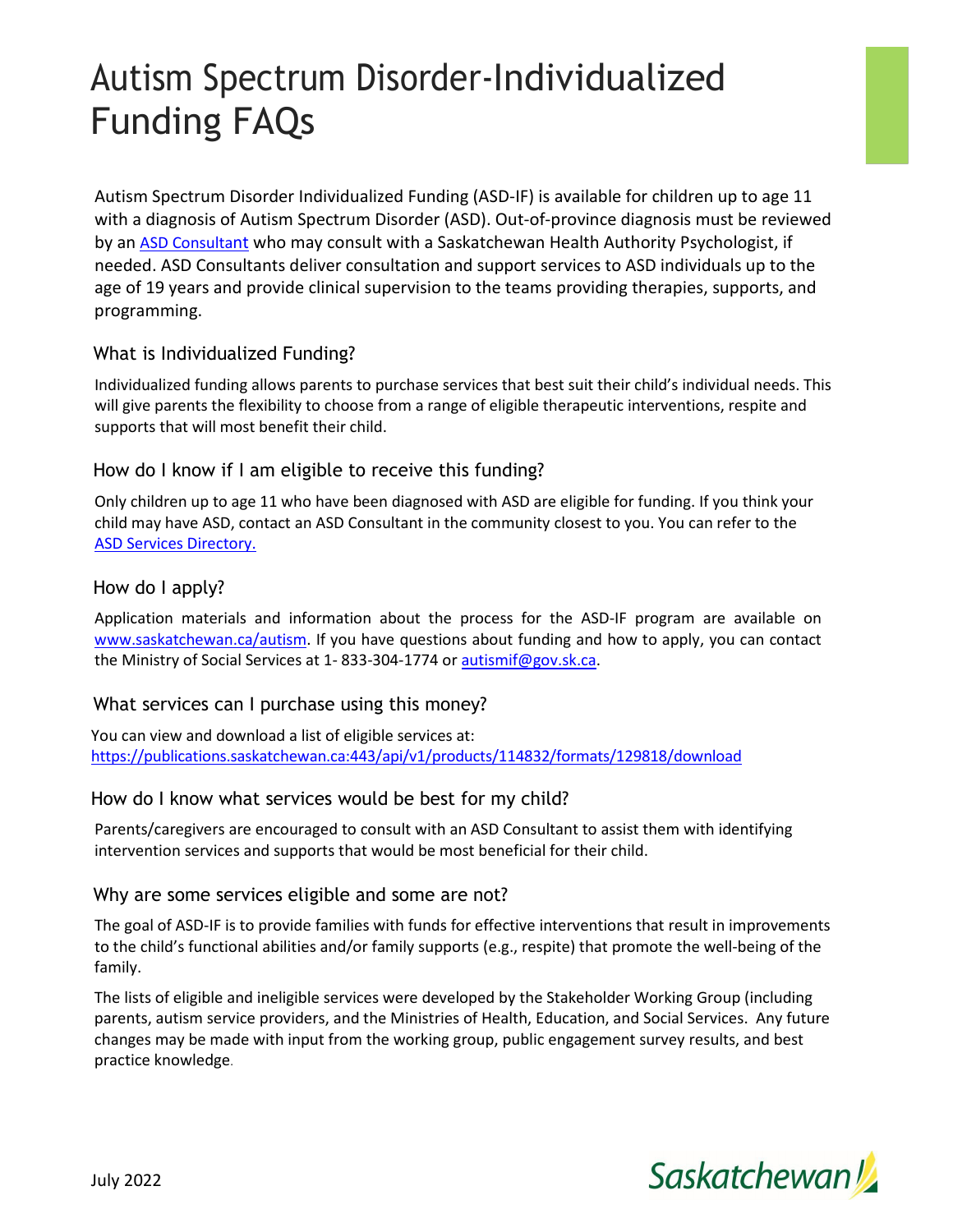# Can I spend the funding on travel to other provinces to receive services?

No. Travel to other provinces is not eligible. Travel is permitted within Saskatchewan to access services; except for travel within 100 kilometers of Creighton/Flin Flon and Lloydminster. Allowing funds to be used for travel within the province will provide access for families living in rural and remote areas so they can either travel to the service provider or pay the service provider to travel to them.

# Can I spend the funding on eligible services provided out of province?

No, ASD-IF may not be spent out of province. Any amount spent outside of Saskatchewan, except for Creighton/Flin Flon and Lloydminster, will be considered an ineligible expense.

## How much funding will I get every year?

Families are eligible to receive up to \$8,000 per year, per child under the age of six (at time of application) with a diagnosis of ASD or up to \$6,000 per year, per child between the ages of six and 11 with a diagnosis of ASD.

## When can I expect to receive the money every year and how will I receive it?

Families will receive the first benefit upon approval of their application. Families are required to submit a renewal application within one month of their anniversary month (month of initial application) to receive their annual benefit. Benefits are calculated based on proof of expenses from the previous year and eligible rate. Your approval period is twelve months including anniversary month. Unused funds or funds spend on ineligible items will be deducted from your renewal payment.

To determine an anniversary month for families whose children previously aged out, the anniversary date will be considered the month in which they re-applied.

#### How do I submit my expenses?

Parents and caregivers are required to submit proof of expenses as outlined in their approval letter either by submitting the expense tracking sheet at time of renewal, or by using the online client portal on [saskatchewan.ca/autism.](http://www.saskatchewan.ca/autism)

**If you applied or renewed between July 27, 2021 and June 30, 2022, you must submit your expense tracking sheet with your renewal application.**

**If you renew on or after July 1, 2022, you must submit your expenses by using the online client portal on**  [saskatchewan.ca/autism.](http://www.saskatchewan.ca/autism) Parents and caregivers may submit expenses throughout their entire benefit year, up to and including, the last day of their benefit year.

#### What if my child turns 12 during the year, will I receive a pro-rated amount?

No, you will receive the full annual benefit in the month of your initial application anniversary date, so long as the child is under the age of 12 at that time.

#### What if I do not have a copy of my invoice or receipt?

Parents and caregivers are required to retain receipts however, you may request proof for purchase from the service provider or vendor if you have lost or misplaced your receipt.